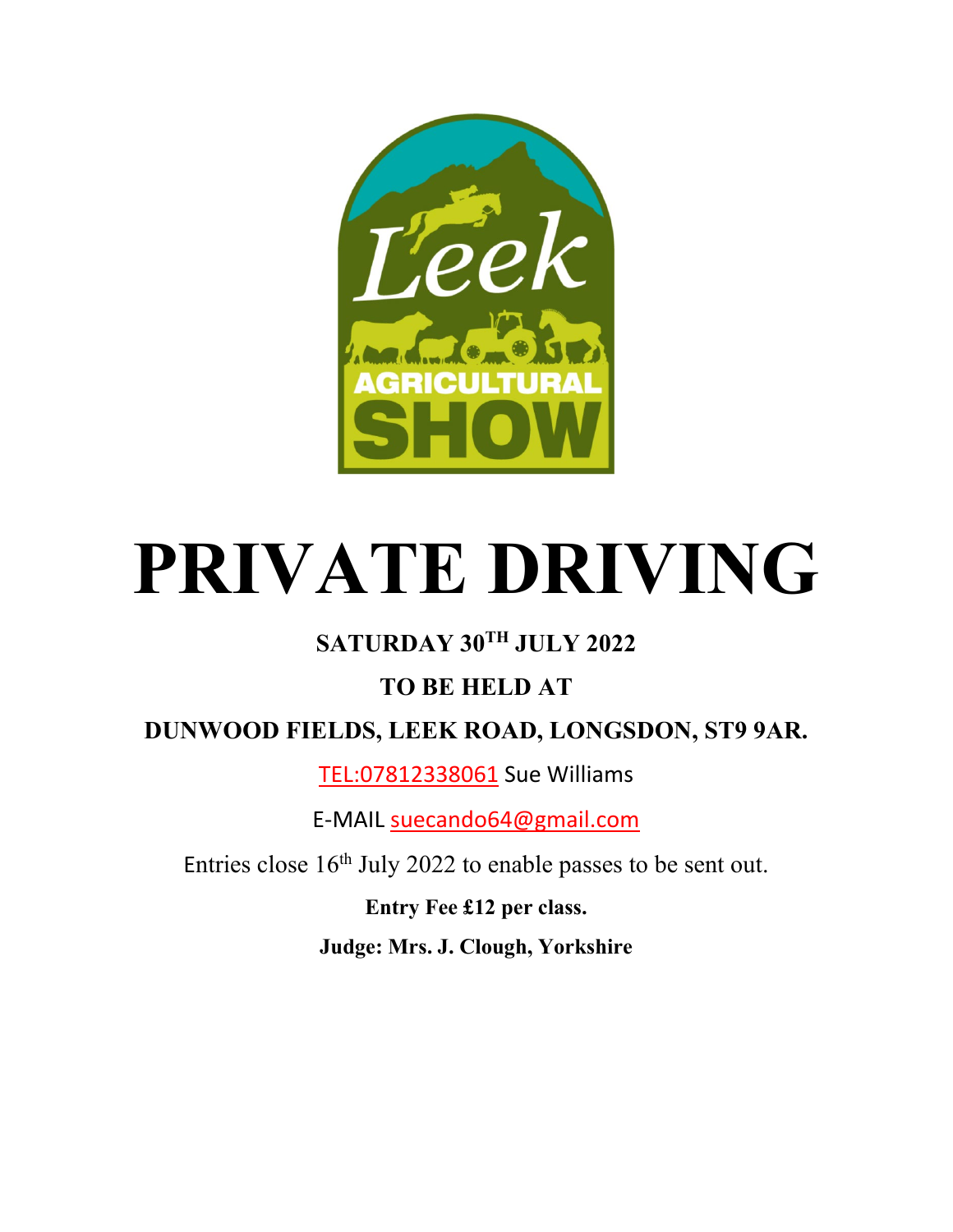# **RULES**

All horses/ponies must be 4 years old or over.

Prize money to 3<sup>rd</sup> place in all classes

Rosettes to  $6<sup>th</sup>$  place

Special rosette to be awarded to the best groom in each class

Exhibitors in Class 2 can also enter Class 1 and 5

All exhibitors should hold their own insurance.

All classes judged under BDS rules.

All trophies to be returned to the Private Driving **Secretary** 

at least **One Month** prior to 2023 Show date.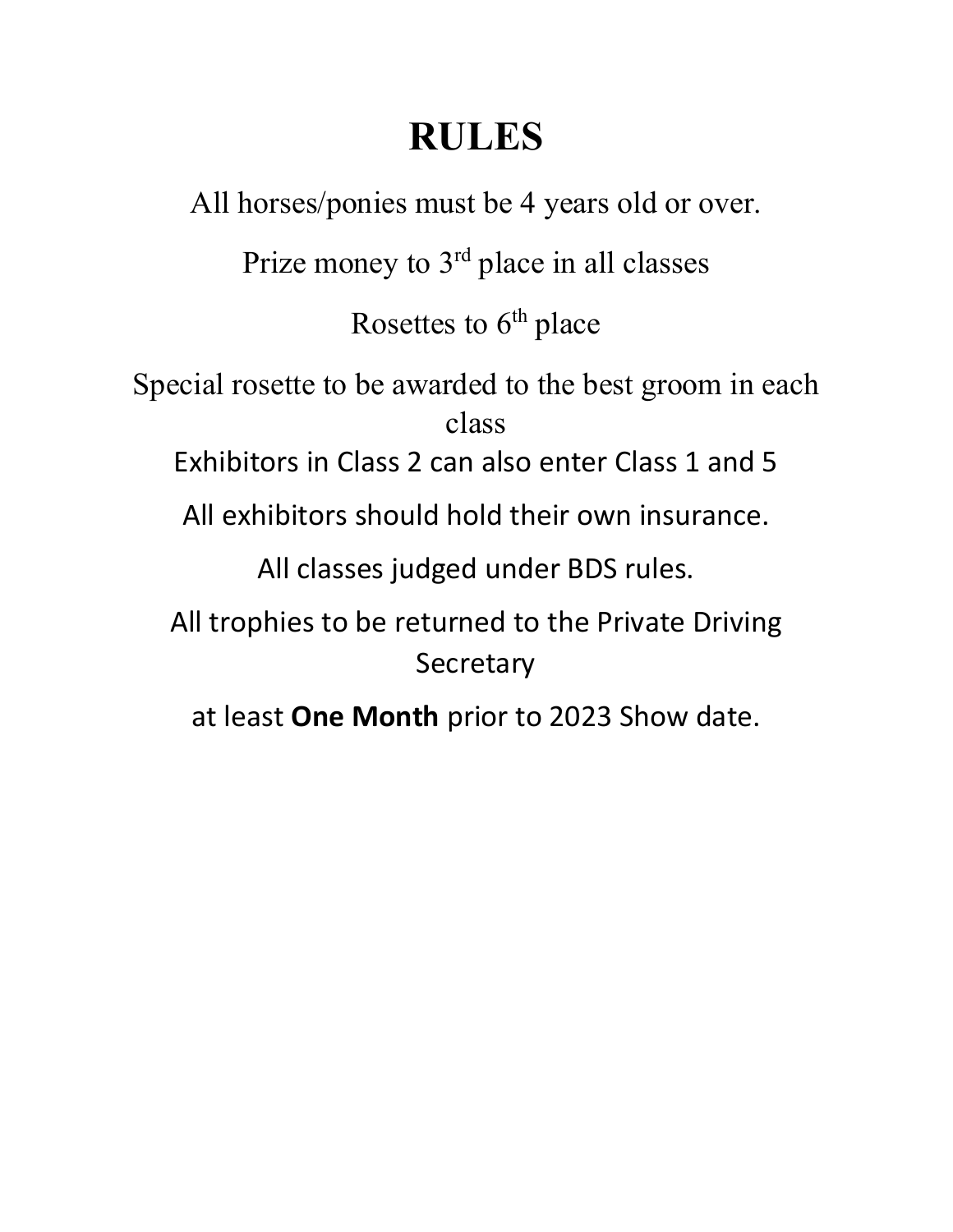#### **Judging to Commence at 9:30 am**

#### Entry Fee all Classes £12.00

#### **Prize money in all classes: 1st £30, 2nd £20, 3rd £10**

#### **Class 1: Local**

Open to singles or pairs to a working vehicle shown by exhibitor living within 10 miles of Leek.

#### *The J. H. & J. Bloor Cup to the Winner*

#### **Class 2: Exercise Vehicle**

Open to horses and ponies, single, pair, tandem. Driven to a none traditional type vehicle. Lamps not needed.

#### *Trophy to Winner*

#### **Class 3: Single or Multiple**

Private Driving 13:2HH & under. Single or multiple harnessed to a traditional or traditional type vehicle.

#### *Leek & District Challenge Cup to Winner*

#### **Class 4: Single or Multiple**

Private Driving exceeding 13.2HH single or multiple harnessed to a traditional or traditional type vehicle.

#### *Leek & District Challenge Cup to Winner*